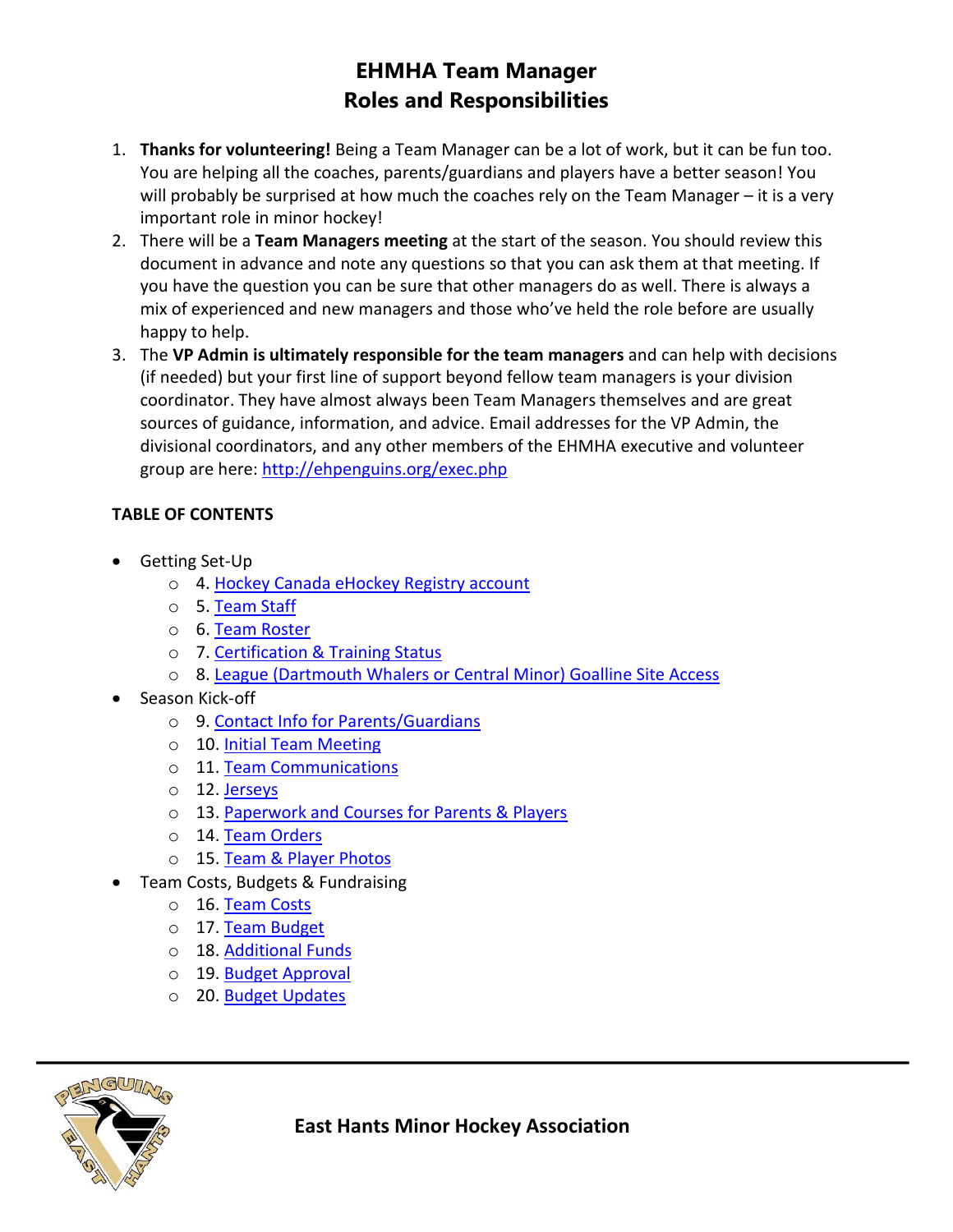- Practice & Game Schedules
	- o 21. EHMHA Goalline Access
	- o 22. EHMHA Ice Schedule & Practice Schedule Information
	- o 23. Game Schedule Information
- Regularly Scheduled Practices & Games
	- o 24. Dressing Rooms
	- o 25. Practices
	- o 26. Games & Game Results
- Exhibition Games & Tournaments
	- o 27. Exhibition Games
	- o 28. Travel Permits
	- o 29. Tournaments
- Development Opportunities
	- o 30. Development Weekend
	- o 31. Goalie Training
	- o 32. Power Skating & Hockey Skills
- Team Meetings & Activities
	- o 33. Team Meetings
	- o 34. Dryland Training
	- o 35. Community Give Back
	- o 36. Team Activities

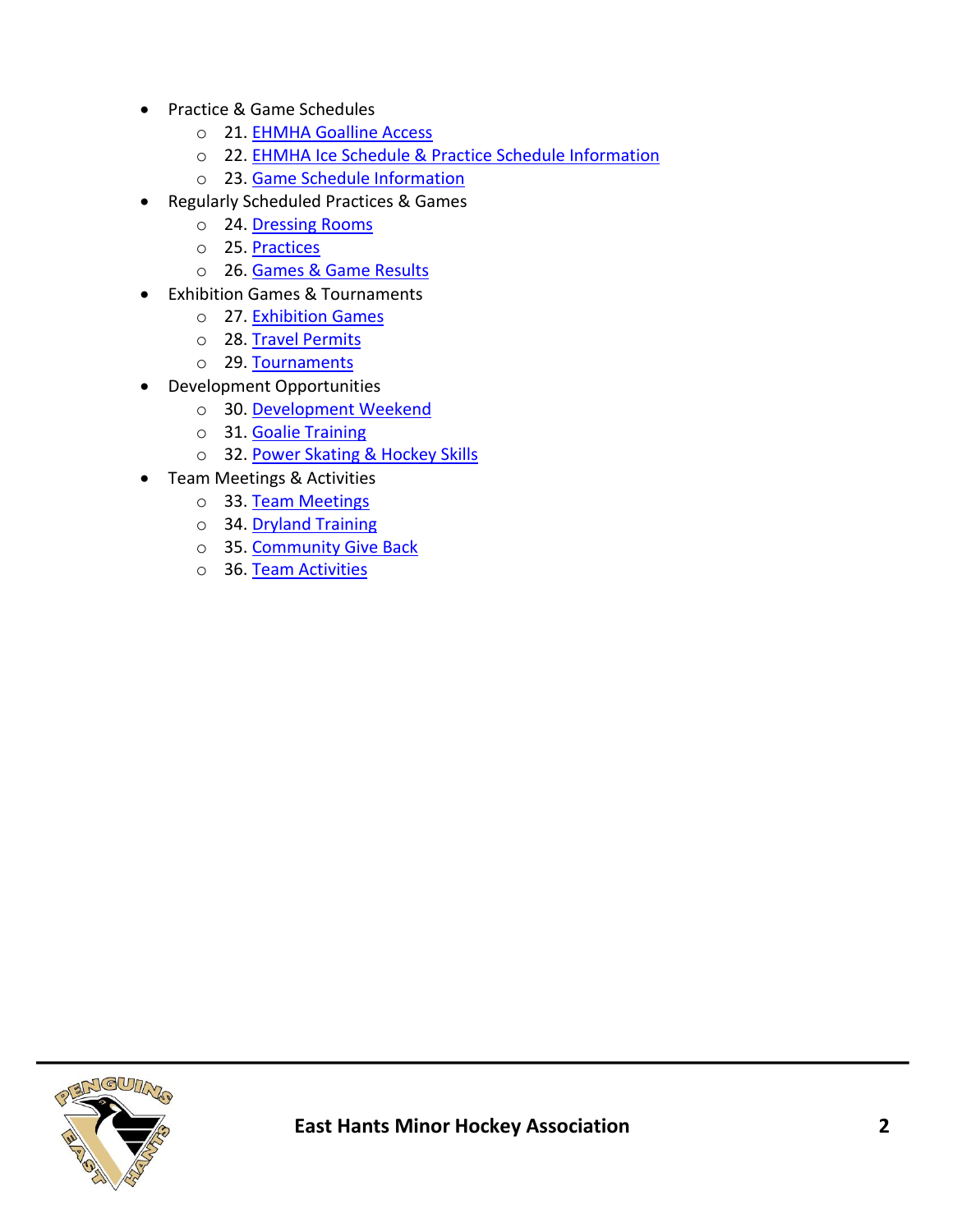# Getting Set-Up

- 4. Ensure you have a **Hockey Canada account**. If you've registered kids online, you probably already have one.<https://register.hockeycanada.ca/home> If you have an account but you aren't in the list of participants, click 'Add a Participant' and create and account for yourself.
- 5. Confirm **team staff**: coaches, assistant coaches, & team volunteers (Treasurer, Safety Rep, 50/50 coordinator)
	- a. Treasurer the team manager and treasurer will need to go to the bank together to open a team bank account (you will authorize each others' actions related to the account); you must complete a form for the bank that the head coach also needs to sign – found here: [http://ehpenguins.org/page.php?page\\_id=67487](http://ehpenguins.org/page.php?page_id=67487)
	- b. 50/50 Coordinator manages 50/50 ticket distribution and fund collection for your team; there will be a meeting for all 50/50 coordinators at the start of the season (See team budget info further down for more information about the 50/50 tickets)
	- c. Safety Rep this role is covid related and may be temporary; In 2021 the role requires verifying proof of vaccination for teams and knowledge of vaccination procedures for all rinks that your team will play in. There is a Safety Coordinator for the Association that will help Safety reps with their role.
- 6. Ensure the player list for your team is finalized and provide the **roster file** to division coordinator. It needs to include all of your players and coaches. The division coordinator will provide it to the webmaster for upload. You can find the roster template on the website, here (under Teams): [http://ehpenguins.org/page.php?page\\_id=67487](http://ehpenguins.org/page.php?page_id=67487) You may need to submit this file more than once if player or coach data changes before things are up and running. You will also need to ensure that your Goalie is indicated (it is the only position that must be populated) and you will need to update the file to enter jersey numbers once they are assigned. At some point within the first couple of weeks of the season, the VP Admin will send you (likely via the division coordinator) the Hockey Canada version of this file and you will be asked to confirm the player and coach information.
- 7. The EHMHA VP Admin will send you an email with the **certification and training status for you (as Team Manager) and your coaches**. Make sure they know if there are courses etc. that they need to complete by Dec.  $1<sup>st</sup>$ ; these requirements may include:
	- a. Respect In Sport (Activity Leader) <https://hns.respectgroupinc.com/>
	- b. HU Planning a Safe Return to Hockey [http://www.myhockeyuniversity.com/hcu/list\\_covid.jsp](http://www.myhockeyuniversity.com/hcu/list_covid.jsp)

c. Criminal Record Checks (Enfield RCMP, 8 a.m. to 4 p.m., Monday to Friday) Your status for these items is stored in your Hockey Canada account. Login, find yourself in the list, and click the 'View' link.

8. You will be provided with a means of accessing the **League Goalline site** for either the Dartmouth Whalers or Central Minor leagues (depending on which one your team plays in). This login information is provided so that you can enter results for your team's Home games

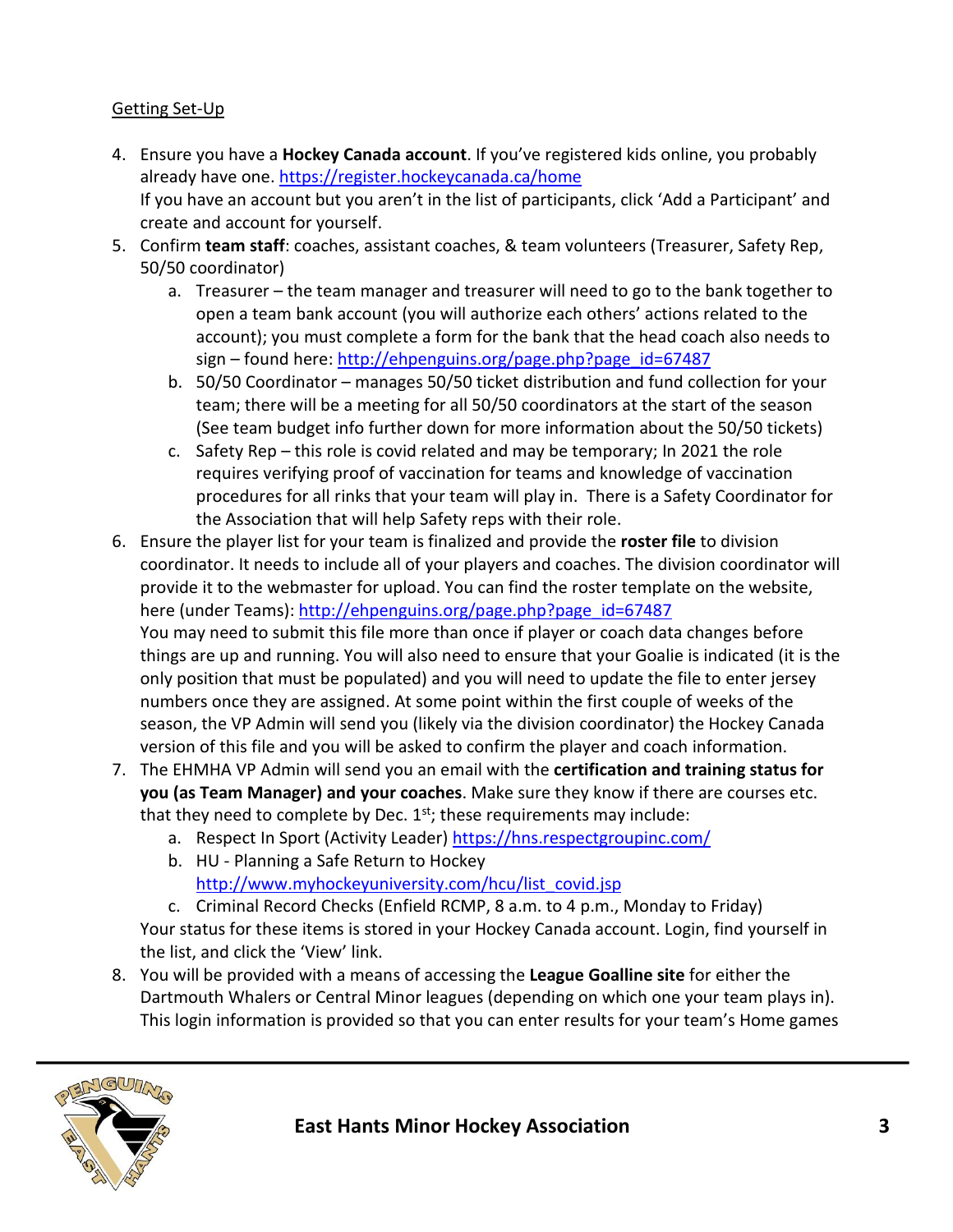(more information below). There will be an opportunity to participate in online training for using this website to report game results. The administration of these sites is not very userfriendly. It is highly recommended that you attend Goalline training and be prepared to ask questions if the instructions for entering game results are not clear.

#### Season Kick-Off

- 9. Contact all of the parents/guardians for your players using the email addresses that are provided to you / the head coach by the division coordinator. Ask them to confirm their email addresses and phone numbers and **ask for contact information for other adults that should be included on team communications**. Most players have 2, some have many more than that.
- 10. Once you have information re. your team's budget for the season, schedule an **initial team meeting**. You will want to cover several topics, including:
	- a. Coaching staff and team volunteer introductions and roles
	- b. Coaching approach for the season
	- c. Issue resolution process
	- d. Forms and documents to be completed for each player
	- e. Team budget, sponsorship, and fundraising
	- f. Jersey distribution (and deposits, numbers, sizing)
	- g. League and schedule expectations and information
	- h. Team communications approach for the season
	- i. 'Respect in Sport' online program for first time hockey parents
	- j. Hockey Canada Safety Program volunteer participant
	- k. Dressing room protocols team
	- l. Dressing room protocols female players (if applicable)
	- m. Player development opportunities
	- n. Plans for giving back to the community
	- o. Team photos

You will find more information on many of these topics in this document.

## **11.** You have a couple of options for **team communication and schedule information**

#### **management**.

- **a.** One option is to use **EHMHA's Goalline website**. The league games are loaded automatically, and you can enter all of the practice information (more on that below). The website isn't really useful for team communication but email works fairly well if this is the option you select.
- **b.** One popular alternative is to use an app to manage the team schedule and communications. Two popular options are TeamSnap [\(https://www.teamsnap.com/\)](https://www.teamsnap.com/) and TeamLinkt [\(https://www.teamlinkt.com/](https://www.teamlinkt.com/)). Both can be used for free. You will add all of your coaches and players to the app as well as all of their contacts (parents/guardians, etc.). You will enter your team's practice schedule information

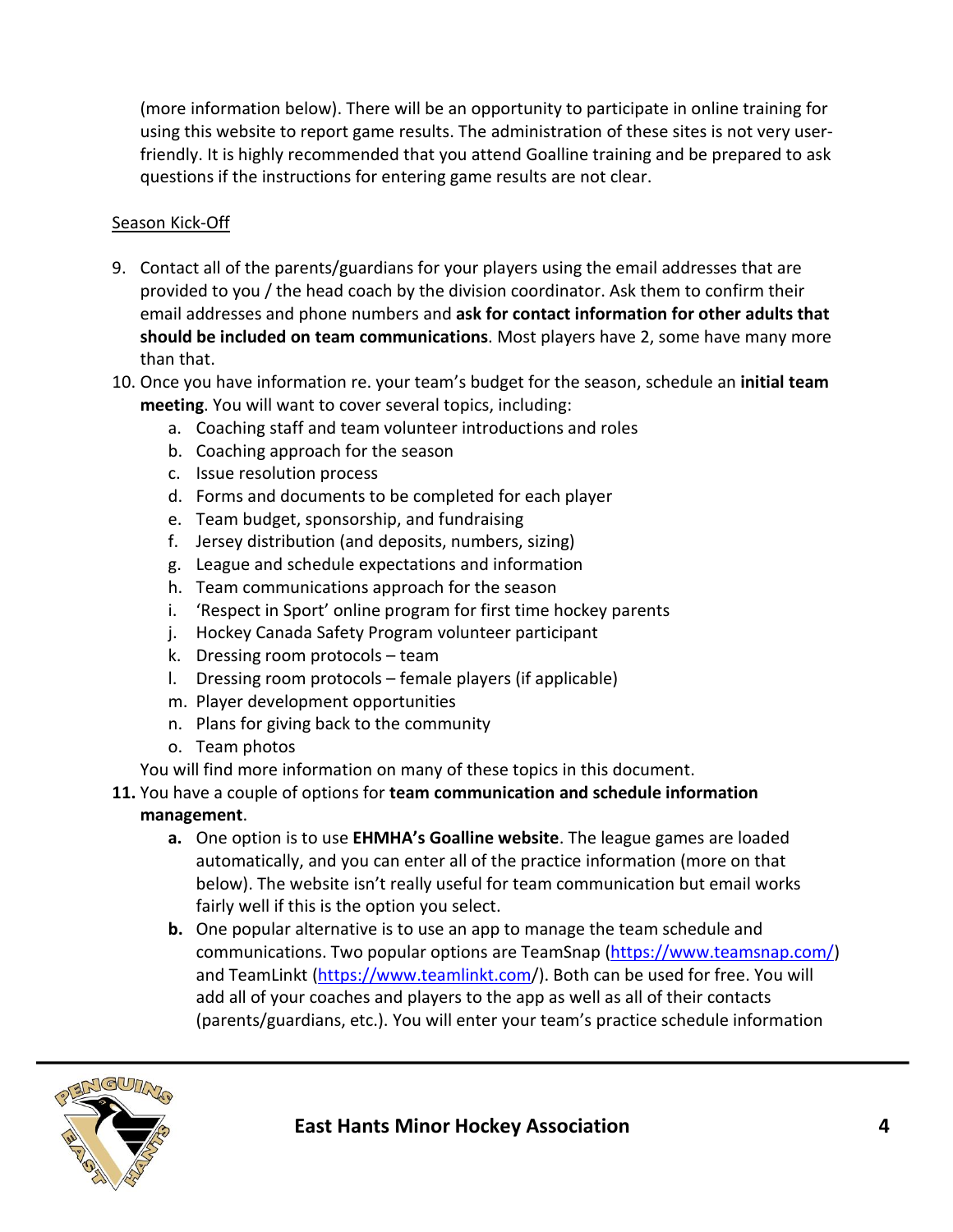(see below for more info) but the league game schedule data can loaded automatically. You can get a link to your team's schedule from the league website and save it in the schedule area in the app you are using. If the league schedule changes, your team's schedule will change automatically in the app. These apps support quick and easy team communication – with both chat and email features. Players can indicate in advance whether they will be attending games, practises, etc. and you can use them to track game results as well.

- **12.** You will need to **contact the equipment manager to arrange to get the jerseys for your team**. It is a good idea to ask players (or parents) what size jersey they wear. If you know the size that fits your player, you can use that as a guide as well. The jersey sets have a mix of sizes (usually, the lower numbers are smaller). Fit is more important than number though some players will take a smaller or larger jersey to get the number they like best. You might want to ask your goalie(s) ahead of time whether they want #1 or #31. If you have 2 goalies, you'll need one of each.
	- **a.** Before the equipment manager will hand out the jerseys, you'll need each parent/guardian to give you a **jersey deposit cheque** (\$150 in 2020, dated for April 30, 20XX – the end of the season). These cheques are not cashed if the jerseys are returned with no damage. Remind parents to read the first page of the jersey sign out document because it provides details on how to care for the jerseys.
	- **b.** Give yourself enough time to meet the equipment manager a second time to swap jerseys if needed (for size, etc.). You will need to **populate the jersey sign-out form**, located here: [http://ehpenguins.org/files/ehmha\\_jerseysignoutform.pdf](http://ehpenguins.org/files/ehmha_jerseysignoutform.pdf) It has 3 parts, including a form where you will record the number and size of each jersey you get from the equipment manager. You will sign this document and give it to the equipment manager along with the deposit cheques. It's a good idea to take a picture of the form before you give it to the equipment manager, so you have a copy for your records. Remember to update it if you end up swapping jerseys for some reason later.
	- **c.** Every player gets 2 jerseys 1 for home games (gold) and 1 for away games (black). You will need to **schedule jersey distribution** to the parents/guardians prior to the first game. Each parent/guardian will need to examine the jerseys for damage and note any issues on the **jersey sign out form**. They then sign this sheet to indicate that they have assumed responsibility for those jerseys for the season. It is a good idea for the parent/guardian to also take pictures of the jerseys and send them to you if they note any defects, marks, rips, tears, or other damage. Do not distribute jerseys until you have the deposit cheque. If a parent/guardian needs more time to get a cheque, you can hand the jersey out just before a game and collect it after the game is over.

#### **13. Paperwork & online courses to be completed**:

**a.** The association requires that players complete a **Respect Contract** that outlines conduct expectations for the season and as a representative of the association. Each

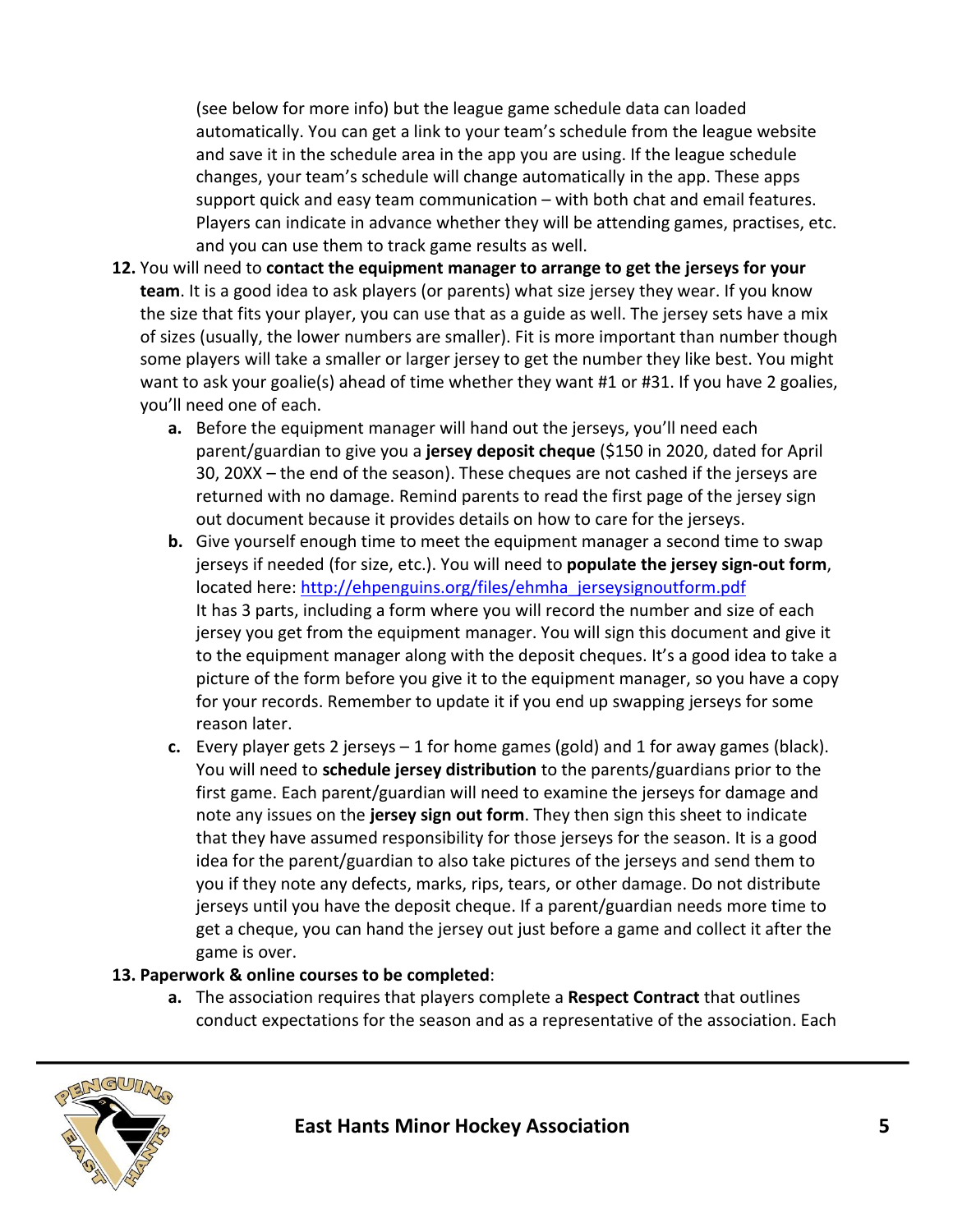player needs to sign this document. You will collect them and turn them into the EHMHA office for storage.

- **b.** A **Hockey Canada medical form** is needed for every player. You will collect them and give them to the coach. He will have them at every practice, game or team event in case of a medical emergency.
- c. All first-time hockey parents need to complete the '**Respect in Sport**' online program [\(https://hnsparent.respectgroupinc.com/\)](https://hnsparent.respectgroupinc.com/)
- d. Hockey NS recommends there be a parent, not on the bench, who has the **Hockey Canada Safety program** in case of an emergency on the bench. Choose a parent who is willing / able to take this course. They will need to log in to their Hockey Canada Registry account to sign up for the on-line program [\(https://register.hockeycanada.ca/home](https://register.hockeycanada.ca/home) ).
- **e.** Some coaches will also have players sign **team rules**.
- 14. Most team managers arrange for **group orders** for the following:
	- a. **Hockey socks** you can ask at the Team Managers meeting what the protocol is for sock orders for the current season; it changes from year to year, sometimes they are ordered directly from the association's official apparel provider (you'll need to ask who that is at the Team Manager meeting as well) and sometimes the association brings them in and you can order them through the EHMHA office. They do have to be official team style and color though – particularly for Rep teams.
	- b. **Name bars** every player needs a name bar on the back of their jersey; the lettering style, letting colors and bar colors must align with the association standard (these can also usually be ordered through the EHMHA official apparel provider)
	- c. **Sponsor bars** sponsor bars that go on the back of the jersey (under the number) are a very common way of raising funds to cover team costs that are above the player registration fee. If parents / guardians will be getting sponsors for their players to help cover additional fees / costs some may need sponsor bars made. These follow the same rules as the name bars and can be ordered through the same supplier. See team budget info further down for more information.
- 15. Team Managers work with their parents and the association photographer to arrange for **team and player photos**. These photos are optional. If a parent decides not to purchase photos, its still nice to have all players represented in the team photo but it is not mandatory. They can choose not to participate. You will work to arrange a date and time for the photos and communicate the plan to the parents.

## Team Costs, Budget and Fundraising

- **16.** Every team has a budget that is set by the association. This budget is impacted by the **costs for your team**. These costs include the following:
	- **a.** Practice ice
	- **b.** Home game ice

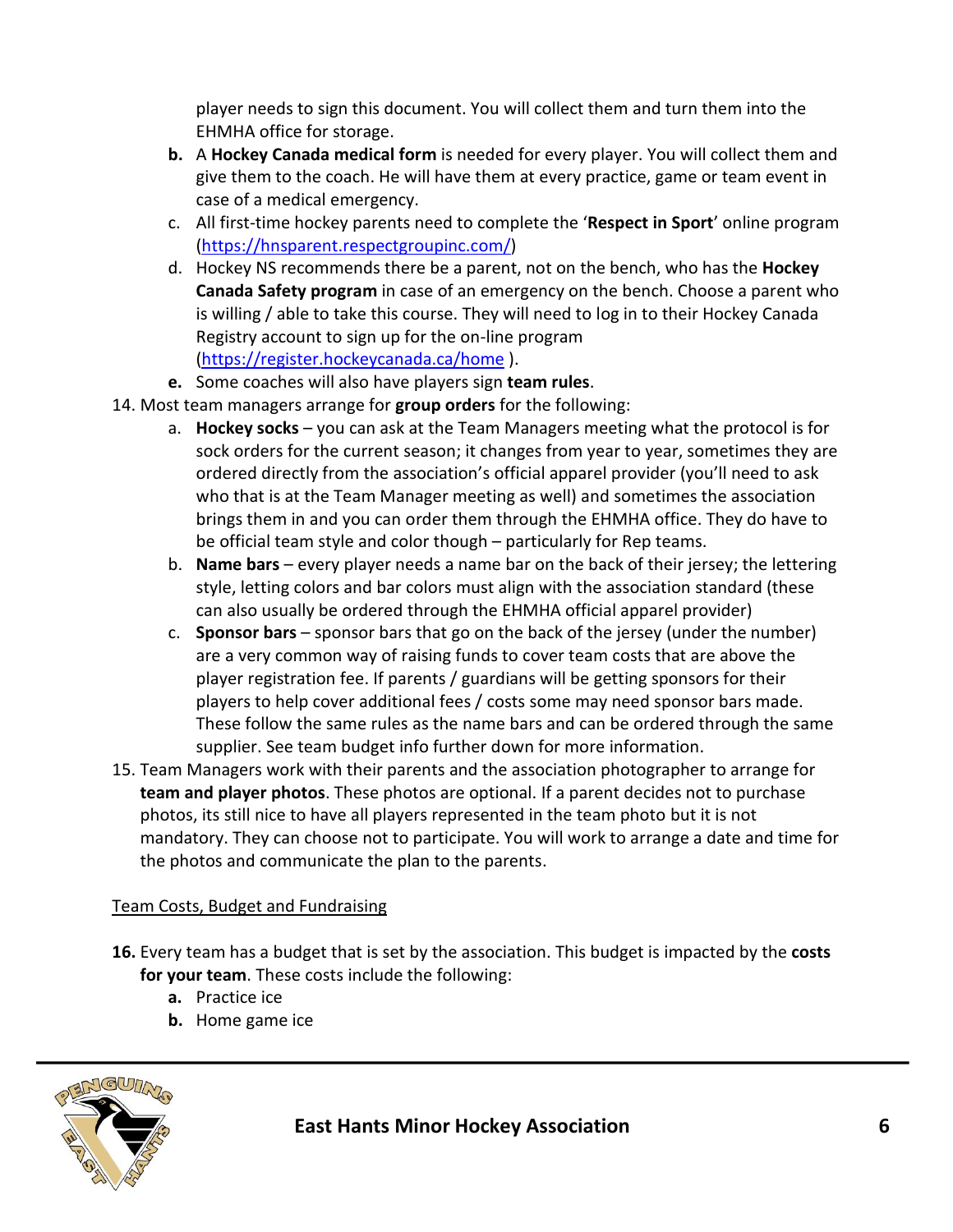- **c.** Referees for home games
- **d.** League fees

If your team is a 'C' team in the recreational league (Dartmouth Whalers) most of your costs will be covered by the registration fees that your players pay. The representative AA, A, and B teams (in the Central Minor league) typically have many more practices and therefore pay a lot more for ice for the season. Your team will need significantly more money than what is covered by registration fees if this is the case.

- 17. Your **team budget** consists of the following:
	- a. There is a jersey cleaning fee for all teams.
	- b. Costs for ice, referees and league fees not covered by player registration (the 'ice / rep surcharge')
	- c. Costs for tournaments
		- i. Some recreational teams must participate in **our home tournament**, the Ettinger Smith [\(http://ettingersmithmemorial.org/\)](http://ettingersmithmemorial.org/); if this is the case for your team, the associated costs will be reflected in your team budget
		- ii. All teams can also participate in **optional tournaments**. There are popular tournaments in NS, NB, and PEI. If your team chooses to participate in any of them, the additional costs need to be accounted for in your budget.
	- d. Teams are allocation some amount of budget for **miscellaneous costs**. This amount is established by the association when the budget is set. It is meant to cover costs for team meetings, pucks, tape, etc. that the coaches will need for the season. It can also cover extra practice ice or exhibition game costs. Teams can adjust this amount, but they must get approval from the VP Admin to do so (more info below).
- **18.** If your team costs exceed the value of the registration fees, the team will need **additional funds**, as follows:
	- **a.** 25% of the additional funds must be in the form of a parent contribution (the parents/guardians of all players are responsible to pay an equal amount); parents can choose to pay more than 25% of the additional funds if they would prefer that to fundraising.
	- **b.** 75% of the additional funds are the allowable fundraising amount. Teams must work together to determine how to fundraise these additional costs. Approved options for fundraising include:
		- **i.** Almost all teams rely on **sponsor bars** to cover a portion of their fundraising amount. If each player gets 2 jersey sponsors (one for the home jersey and one for the away jersey) the team will raise \$300 per player (\$150 per bar).
		- **ii.** Some teams also have a **sponsor banner** created. This is typically a large sign that the team puts up at each game, providing advertising for the sponsors featured on the banner. Teams can decide what a spot on the banner is worth and usually have two or three different options (the bigger the logo, the more costly the spot).

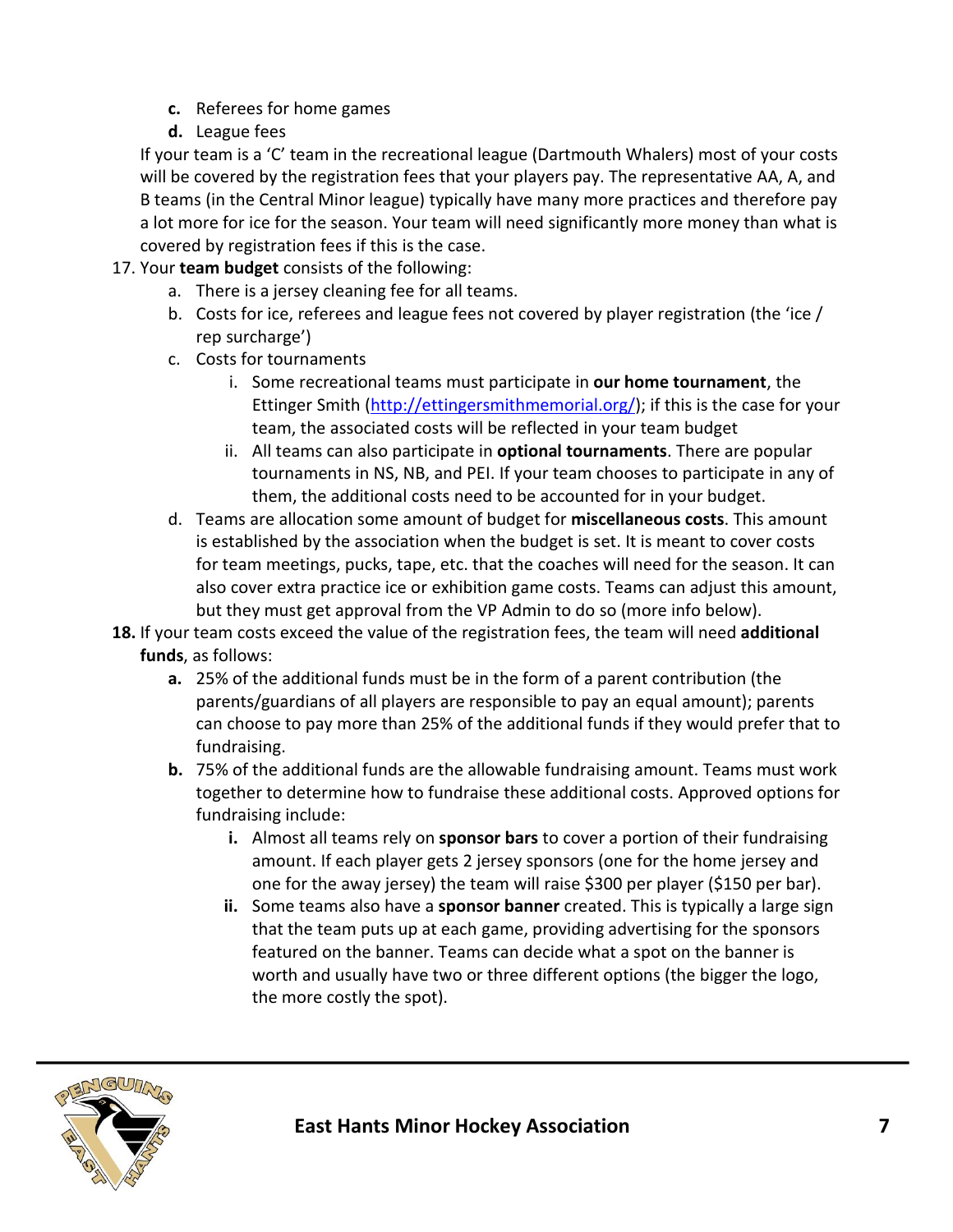- **iii.** The primary fundraiser for the association is **50/50 tickets** (https://www.facebook.com/EastHantsPenguins5050). Teams / players make \$0.92 from every ticket. Tickets sold before Dec. 31 are used to offset costs for the current year. Tickets sold from Jan. 1 forward offset the cost of hockey for the following season for the player who sold the ticket (a credit is applied to their account).
- **iv.** A more complex but highly effective option for fundraising is to **host a tournament**. This involves detailed planning and formal approvals, so teams need to be committed to the time and effort required to make it successful. Please work with the association to understand exactly what is required if you are planning on this option to cover your fundraising amount.
- **c.** Please note as well that teams are instructed to **only raise the money needed to cover costs**. Because funds are raised from the public for the explicit purpose of paying for minor hockey, extra money must go back to the association at the end of the season. In these cases, it will be reflected in the association's budget and used to offset the cost of hockey for the following season. A tournament is a great example of an activity that can raise more funds than what the host team needs. Tournaments can be so successful that they could cover the fundraising needs for more than one EHMHA team. Collaboration shares the effort and the benefit.
- 19. Once the team has a plan to address their costs for the season, they need to **complete the Team Budget Form and submit it for approval**, available here: [http://ehpenguins.org/page.php?page\\_id=67487](http://ehpenguins.org/page.php?page_id=67487) It should reflect any changes you've made to the budget that was provided to your team and demonstrate how your team intends to cover the costs. This is then submitted to the VP Admin for approval.
- 20. Periodically through the season it is a good idea to **share budget updates with your coaches, team staff and parents / guardians**. You'll want to reflect funds collected and costs / expenses to date – ideally comparing those values to what you had outlined in your team budget. This ensures that you stay on track and don't raise more funds than you need.

## Practice & Game Schedules

- 21. You will get a **login for the EHMHA Goalline** system. This lets you enter jersey numbers, correct spelling errors in your roster data, and enter your practice schedule (if you choose to do so, see next).
- **22.** The EHMHA ice scheduler posts the **association's ice schedule** on the EHMHS website [\(https://ehp.goalline.ca/page.php?page\\_id=34710\)](https://ehp.goalline.ca/page.php?page_id=34710). You will be given the password to log in to see the ice schedule. At the start of the season, only the first few weeks will be posted, usually one at a time. Once the leagues release their game schedules, the EHMHA ice scheduler will prep the ice schedule for the season. Sometimes this is released all at once, sometimes for the block to Dec.  $31<sup>st</sup>$  and then in December for the rest of the season.

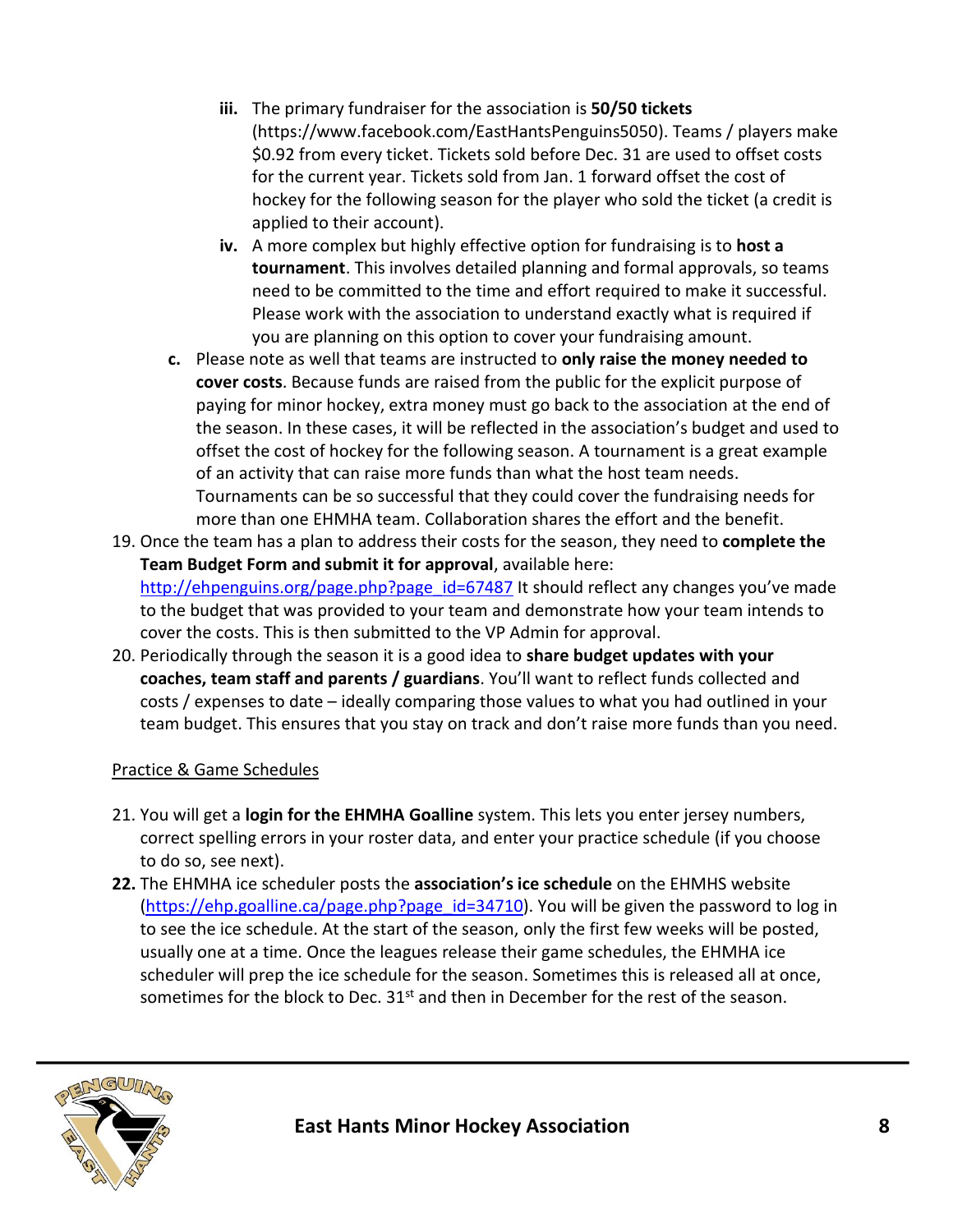- **a.** Your team's **home game and practice ice times will be included on the master ice schedule** for the association. Practices may be 60 minutes or 90 minutes. You may share ice with another team or have the ice just for your team. This will depend on whether your team is recreational or representative, your division, etc. The ice schedule may not differentiate between practice and game ice times. If you are sharing the ice with another team or if you don't have a game at that time, it is a practice time. If you see the same date and time on your game schedule and it is for a Home game, then that ice time is for that game. You can use your practice time for an exhibition game if the coaches choose to do so (see more information, below).
- **b. There WILL be infrequent mistakes or unfavorable circumstances throughout the season** when it comes to scheduling; preparing yourself now to remain calm and keep your team calm will pay off if your team is impacted by such an event. Expecting perfection is not realistic. It is your responsibility to review the ice schedule for your team and **arrange ice swaps / trades** with other team managers to address problems that you note, including:
	- i. Days where your team has a game and a practice (rare) swap practice day
	- ii. Days where there are 2 practices on one day (accidental, rare) swap one of the practices times for another day
	- iii. Days where your coaches aren't available (rare) swap practice day
	- iv. Days where you have opted to participate in an exhibition game or tournament that conflicts with a scheduled practice – swap practice day When you make a successful ice swap, you do not need to inform the EHMHA ice scheduler, but you should notify the East Hants Sportsplex front desk so they can update the digital board to reduce confusion.
- c. It may be that the league schedules a game for a day/time that doesn't work for your team. In this case, you will login to the league Goalline site and change the status of the game to: **To Be Rescheduled** (more about accessing the league Goalline site below).
- d. You will also want to review the total number of ice times you have on the schedule for practices and home games (for the season) and **ensure that planned ice times align with the number budgeted for your team** (see budget info, above). Many managers track ice as the team consumes it during the season. It is your responsibility to ensure that your team uses the ice - and referee services for home games - that they have been allocated.
- e. There is a **game cap** for the season, and you must ensure that your total league games, tournament games and exhibition games do not exceed your game cap. Your head coach and division coordinator will know the game cap for your team.
- f. If your team budgets for **extra practice ice** that isn't part of the EHMHA ice schedule, you will want to book that ice as soon as you have your regular practice schedule and league game schedule (and enough funds collected that you can pay for it). The

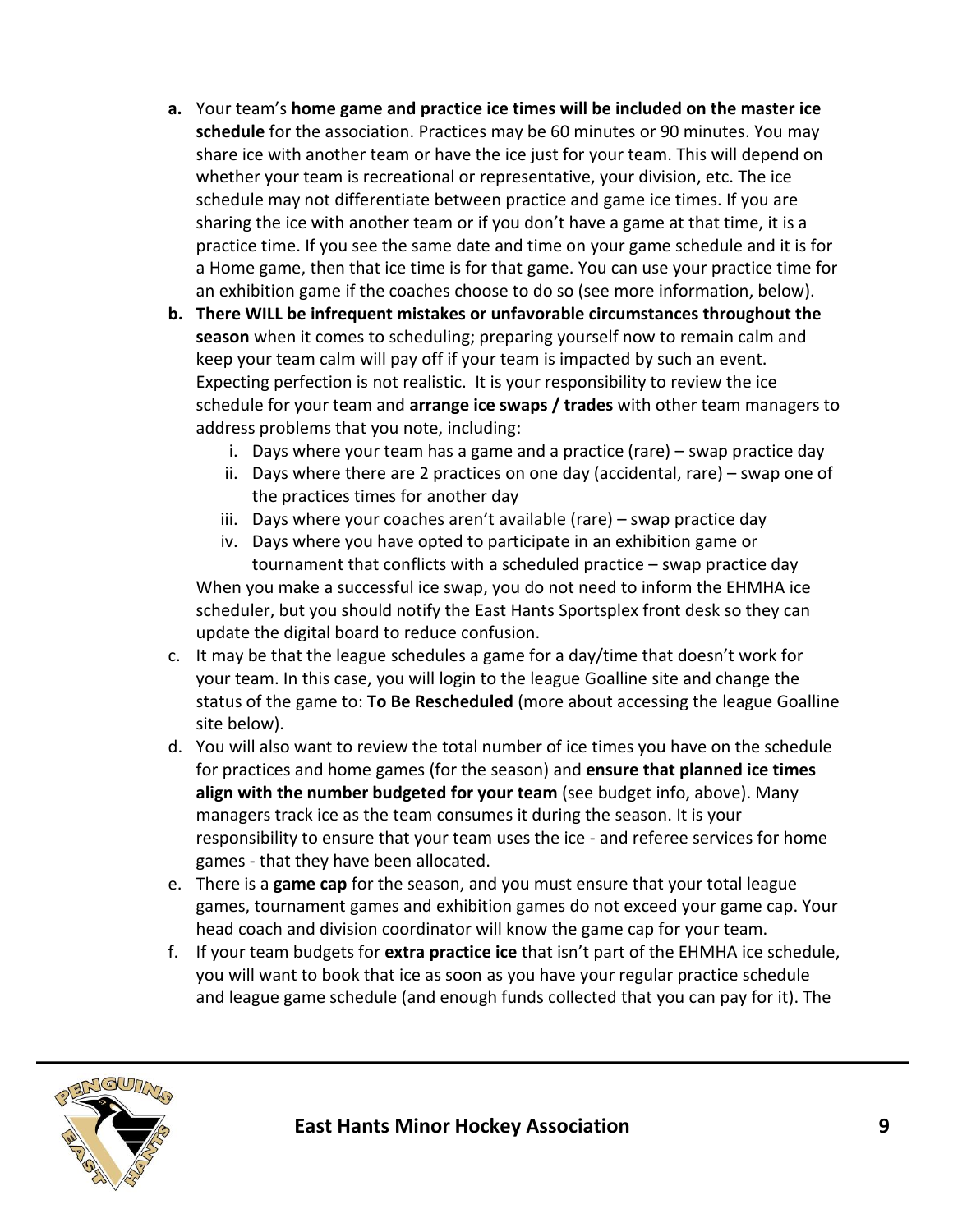rink schedules fill up fast and far in advance. You don't want to budget for ice that you can't find to book. There are several avenues for booking extra ice:

- i. Contact the EHMHA ice scheduler ( $ice@ehpenguins.org$ ) and let them know what you're looking for – they may have spots that come up through the season.
- ii. Check the East Hants Sportsplex schedule [\(https://www.rectimes.app/easthants\)](https://www.rectimes.app/easthants) and call / email with your booking request.
- iii. Check the ice schedule in Brookfield [\(https://www.rectimes.app/donhendersonmemorialsportsplex/\)](https://www.rectimes.app/donhendersonmemorialsportsplex/) and call / email with your booking request.
- iv. Use the Halifax recreation booking website to find available ice [\(https://recreation.halifax.ca/enterprise/facility/availabilitysearch\)](https://recreation.halifax.ca/enterprise/facility/availabilitysearch) and call / email with your booking request. Some of the facilities that are reasonably close to East Hants include:
	- 1. Sackville Sports Stadium
	- 2. Sackville Community Arena
	- 3. RBC Centre in Dartmouth
	- 4. Zatzman Arena in Dartmouth
	- 5. BMO Centre in Bedford
- v. Contact East Coast Varsity in Dartmouth [\(https://www.eastcoastvarsity.ca/facilities/\)](https://www.eastcoastvarsity.ca/facilities/) to request data about available ice times.
- g. Your team is responsible for booking all exhibition games. You must secure and pay for the ice through the Sportsplex and its booking policies as well as book and pay for referees. To book referees, linesmen and timekeepers use [Referee@ehpenguins.org](mailto:Referee@ehpenguins.org) .
- h. There are situations (e.g. booking practice or exhibition game ice at certain rinks) where you will be asked to provide '**Proof of Insurance**' – sometimes with specific parties listed as 'additional insured'. You need to request this document online and you will need to indicate why it is required (with specific details about the event). The online form is located here: https://sportscert.bflcanada.ca/?BRANCH=HNS
- 23. Your team roster data is entered by the EHMHA webmaster and it is then automatically fed into the websites for the associations that run our leagues (Dartmouth Whalers for Recreational teams and Central Minor for Representative Teams). As a team manager, you will be given a login for those sites as well. This allows you to enter game information for Home games (see next). These sites feed our site with **game schedule information**. Once the league schedules are populated, you'll see the calendar for your team populate with games on the EHMHA Goalline site.

## Practices & Games

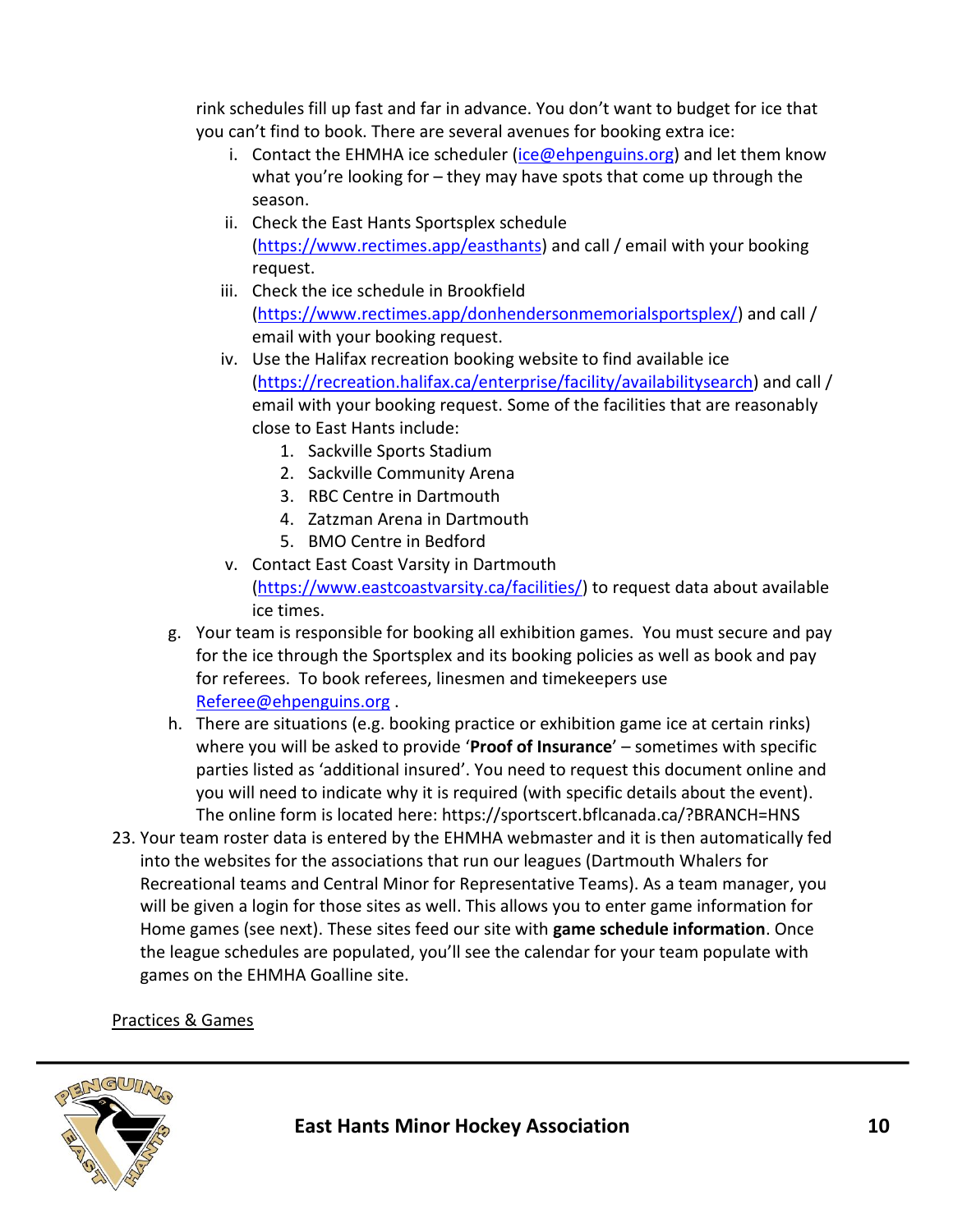Your Team Manager **responsibilities for practices, games and game sheets** are as follows: 24. Dressing Rooms

- a. If your team has male and female players, ensure that parents/guardians of the female players know the location of the **female dressing room** at the EH Sportsplex (usually room 7 or 8); explain that you will let them know their dressing room before each practice or game. The coaches, team staff and parents of female players will need to agree at the beginning of the season on the plan for monitoring / managing the female dressing room. Ideally, 2 unrelated, female adults should be in the dressing room if there are players from more than one family using it.
- b. The **dressing room assigned to the team** will be listed on the digital board at the Sportsplex. If it isn't, parents can ask for the assigned room at the front desk. A coach must be in the dressing room for the player to enter. No players are to be in the team dressing room without a coach present. Association and safe sport best practices dictate that two adults are to be in the dressing room at all times that players are present.

#### 25. Practices

a. The manager is not always required to attend practices, but it is a good idea to do so, at least at the beginning of the season, to ensure that players and parents know where to go and are comfortable with the **practice protocol** (e.g. how early players are expected to be in the dressing room prior to a practice or game, whether warmup activities are to be completed prior to entering the dressing room, whether parents/guardians are permitted to enter, whether players are expected to tie their own skates, etc.). You will also need to ensure that the dressing room is listed on the digital sign board and ask a rink employee (usually at the front desk) for the female dressing room to be used (if applicable). A coach will get the key to the dressing room and open it – no players are to be in the team dressing room without a coach present.

## 26. Games & Game Results

- a. **Game results are reported by the Team Manager of the Home Team** for each game. The approach for reporting game results depends on whether your team is part of the Dartmouth Whalers Recreational League or the Central Minor Representative League.
- b. Home Games Dartmouth Whalers Recreational League
	- i. The division coordinator will give you **game sheets** at the beginning of the season. If you need more at any point, please let them know before you run out.
	- ii. **Game sheets are used to record all game information** including the rosters for both teams (players and coaches), goal and penalty information, and identification info for the game officials. Only players on your official roster

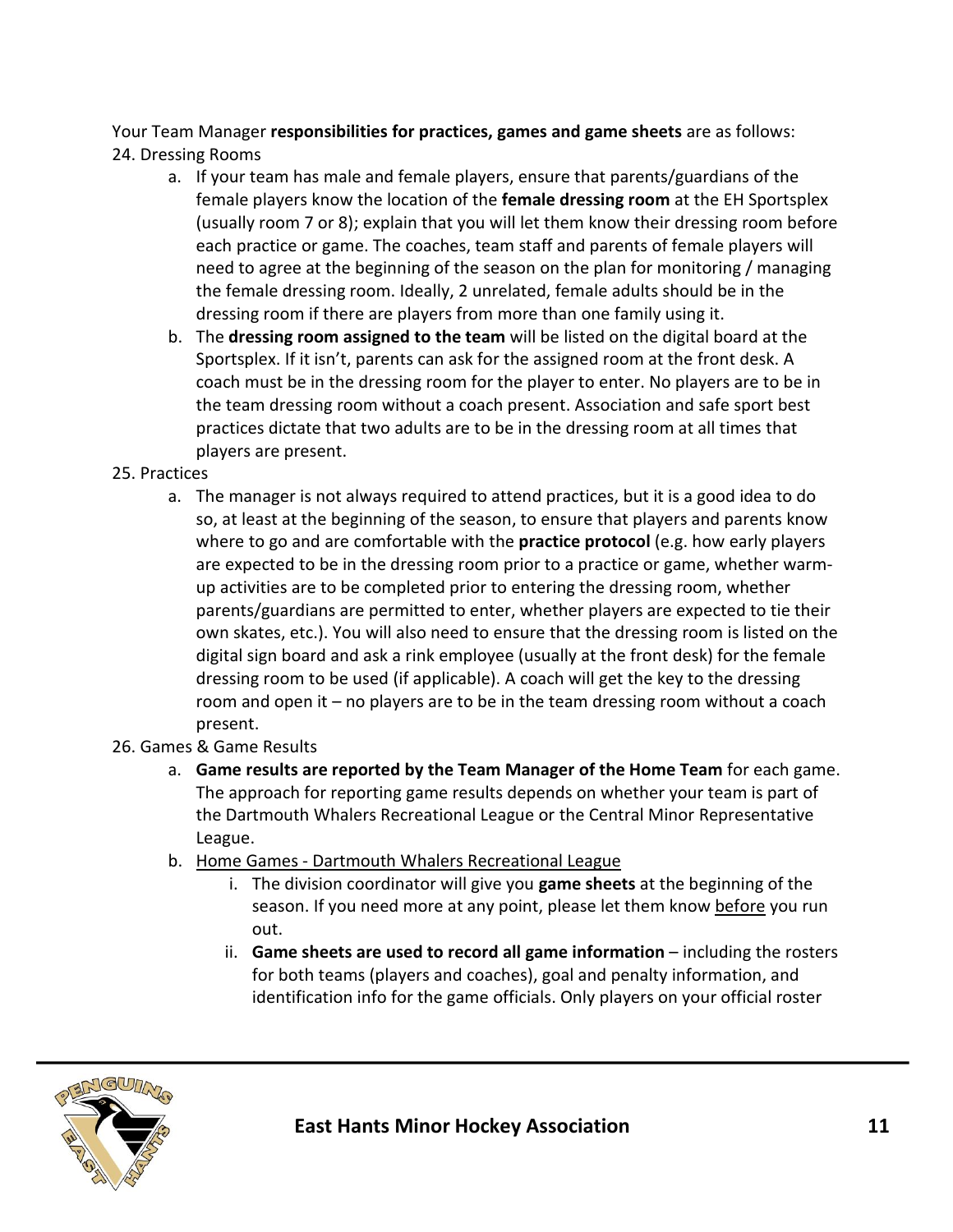are to be listed on your game sheet. If you need to use a player not on your team (a **call-up player**), contact the registrar to have them added.

- iii. The Dartmouth Whalers League has call-up (or **Affiliate Player**) procedures that must be followed. There are included in their DWMHA Regulations document, available here: [http://dwmha.goalline.ca/page.php?page\\_id=104833.](http://dwmha.goalline.ca/page.php?page_id=104833) EHMHA also has association specific call-up rules, available here: <http://ehpenguins.org/files/affiliateplayerprocess.pdf>
- iv. If a player or coach is **suspended or not present** for the game, they should not be listed on the Game Sheet.
- v. Game Sheets must be signed by a team official. Only coaches / trainers / managers who are listed on the official roster are eligible **to sign off on the Game Sheet**.
- vi. As Team Manager, you will provide a game sheet for games where your team is the Home team. **Populate the game sheet with your roster information** (all players and coaches, and the goalie must be indicated). The easiest way to do this is to fill out the Game Sheet Labels template and affix printouts to the game sheet. Many managers print this roster data on pre-cut stickers / labels. You need to add the roster data to all 3 of the copies for each game sheet though if you use labels or stickers rather than hand-writing the information. The Game Sheet Labels template is here: [http://ehpenguins.org/page.php?page\\_id=67487](http://ehpenguins.org/page.php?page_id=67487)
- vii. **Populate the game overview information** at the top of the game sheet, including the game ID (can be found on the game schedule for your division on your league website, Dartmouth Whalers or Central Minor), the league, the division, the home team, the visiting team, the date, the time and the rink.
- viii. Bring the game sheet (with the roster data and game overview information populated) to the rink. Give it to the Manager or Coach from the other team. The **visiting team needs to add their roster data** too. When they are done, it needs to be handed to the Timekeeper for the game data to be recorded.
- ix. Ask a rink employee (usually at the front desk) which **dressing rooms** can be used for female players (if applicable); ensure the dressing room assigned to each team is listed on the board (or ask for them). A coach will get the key to the dressing room and open it – no players are to be in the team dressing room without a coach present.
- x. Either team manager (home or away) can **give the game sheet to their coaches to hand to the Timekeeper** once the roster information has been added for both teams.

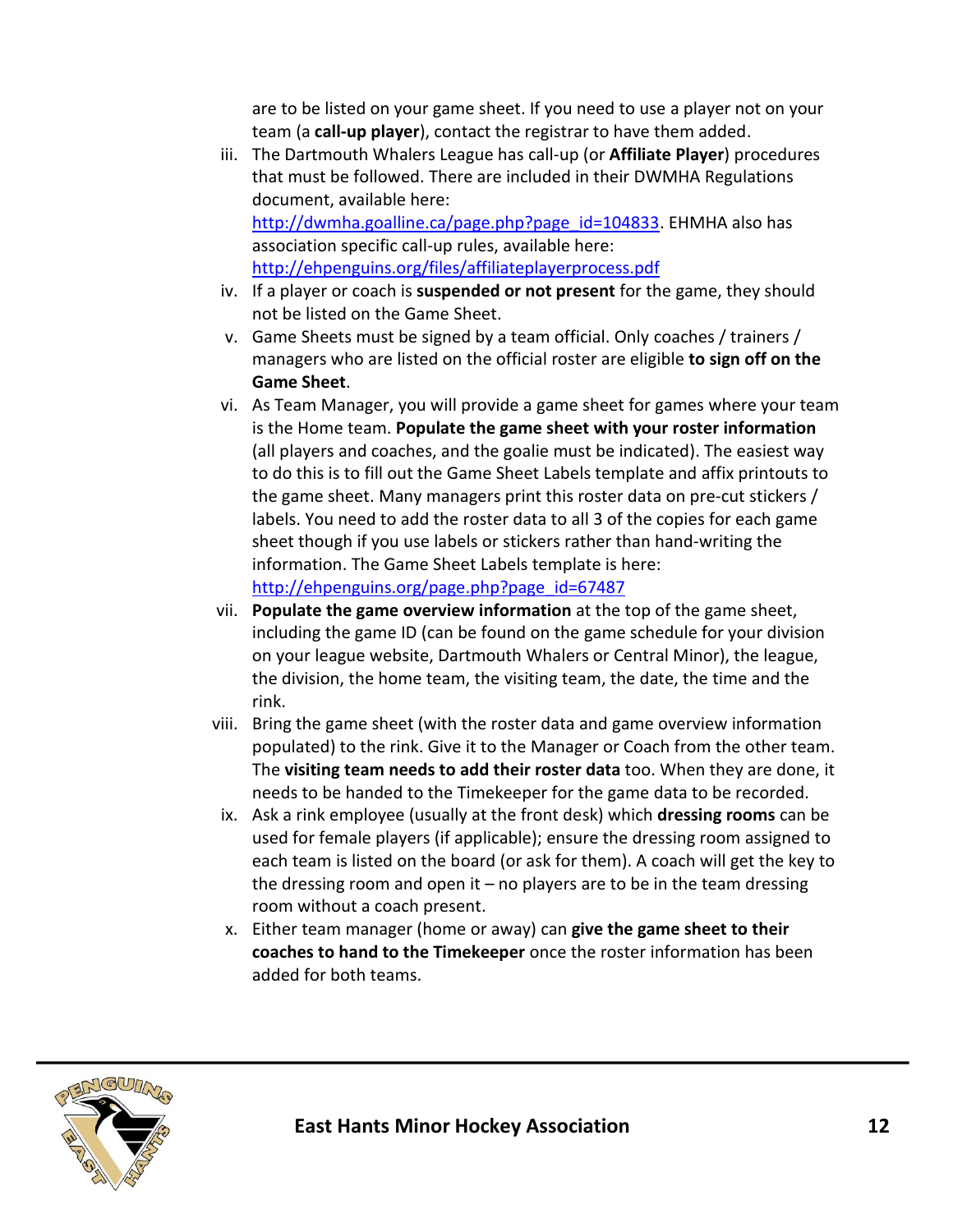- xi. At the end of the game, you **collect a copy of the game sheet from the Timekeeper**. They may give it to one of your coaches instead, but you need to bring it home.
- xii. You have 24 hours to **enter the game results**. You will do this on the Goalline site for the league that your team is playing in (Dartmouth Whalers or Central Minor). You will need to record goals and assists and penalties, and indicate which goalies covered which parts of the game (if there is more than one per team, and if it is noted on the game sheet).
- c. Home Games Central Minor Representative League
	- i. Central Minor moved to an **online game sheet system:**  [https://grayjayleagues.com/.](https://grayjayleagues.com/) As a Team Manager, you will be given login information for that website.
	- ii. You will need to login and **update your team roster** no later than 2 hours prior to the start of the game.
	- iii. If a player or coach is **suspended or not present** for the game, they should not be listed.
	- iv. The Central Minor League has call-up (or **Affiliate Player**) procedures that must be followed. There are included in their Regulations, available here: [http://cmhf.goalline.ca/page.php?page\\_id=3696.](http://cmhf.goalline.ca/page.php?page_id=3696) EHMHA also has association specific call-up rules, available here: <http://ehpenguins.org/files/affiliateplayerprocess.pdf>
	- v. Associations that are set-up for live recording of game results (via a wireless, mobile device) will use the online game sheet during the game. This allows **live scores** to appear on the Central Minor website, here: <https://cmhf.grayjayleagues.com/schedule/>
	- vi. If the Timekeeper is not set-up to use the online game sheet to report live game results, a paper game sheet (available from your Division Coordinator) will be used to record game information (scoring, penalties). As the Home Team Manager, you will need to provide the game sheet to the Timekeeper and collect a copy at the end of the game. Once the game is over, you will need to **email the game results to [cmhf.scores@gmail.com](mailto:cmhf.scores@gmail.com)**, as instructed on the Central Minor website, here:

[http://cmhf.goalline.ca/news.php?news\\_id=1393368](http://cmhf.goalline.ca/news.php?news_id=1393368)

- d. Away Games All Leagues
	- i. If you have both male and female players on your team, prior to an away game you should **notify the manager of the other team that you will require a female dressing room**. They may provide the room number ahead of time via email, but you will want to confirm the dressing room assignments when you arrive at the rink. You can find contact information for many team managers on their association's website. If you can't find contact information for a team manager, you may be able to find an email address for a coach,

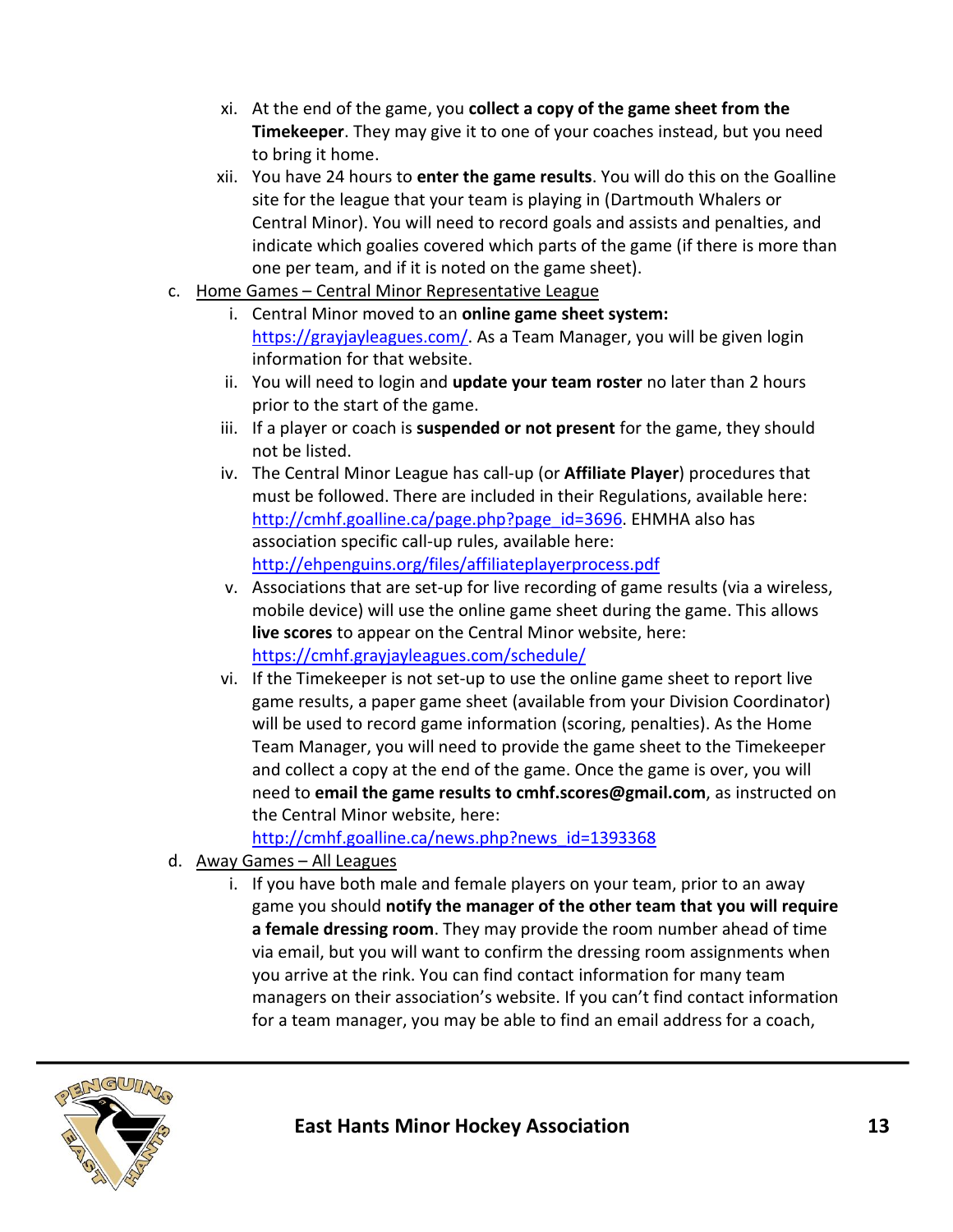the division coordinator or their Administrative Executive position. Any of them should be able to address your request or provide manager contact information.

- ii. It may be a good idea to let your parents / guardians know the **travel time to the rink** for an away game. One of the benefits of using an app to manage practice and game schedule data is that maps and driving directions are often available within the app based on the rink indicated for the game. Some of these apps even have most of the local rinks already pre-loaded and available for selection in a drop-down list.
- iii. You will want to ensure that the parents / guardians know the **expected pregame arrival time**. Coaches may want some extra time to talk to the team or run them through warm-up activities.
- e. Away Games Dartmouth Whalers Recreational League
	- i. For away games, your only responsibility related to the **game sheet** is to add your roster data and sign it. Typically, the manager for the home team will find you and ask you to write-in your roster data (or add stickers/labels). They may leave it with you to complete and hand to the Timekeeper (or give to one of your coaches to give to the Timekeeper) or they may wait and take it back from you once you've added your information.
	- ii. You will get a copy of the game sheet after the game (either from the Timekeeper or from one of your coaches) but **you don't need to record the game data** anywhere (the Home Team will do that).
- f. Away Games Central Minor Representative League
	- i. For away games, your only responsibility is to login to the online game sheet at least 2 hours prior to the game and update your roster data (if required).

# Exhibition Games & Tournaments

- 27. Exhibition Games
	- a. If your team wants to schedule one or more exhibition games, you will need to **include the associated costs in your team budget**. Typically, if you are hosting the game, you will need to cover the cost of the ice and the officials. When you go to an exhibition game at another rink, the team that invited you usually covers those costs. Usually, you do a Home and Home series for exhibition games – where you host the other team in our rink, and they host your team in their rink. That way, both teams get 2 exhibition games for the cost of 1 game. Team can also agree to split costs if it isn't possible to schedule both a home and away game.
	- b. It is a good idea to **get exhibition games booked early in the season** as the ice schedules fill quickly and most teams only budget for a few extra games per season. Many teams book exhibition games before league games start. This allows coaches to assess their players in a game situation. To do this though, the team needs funds

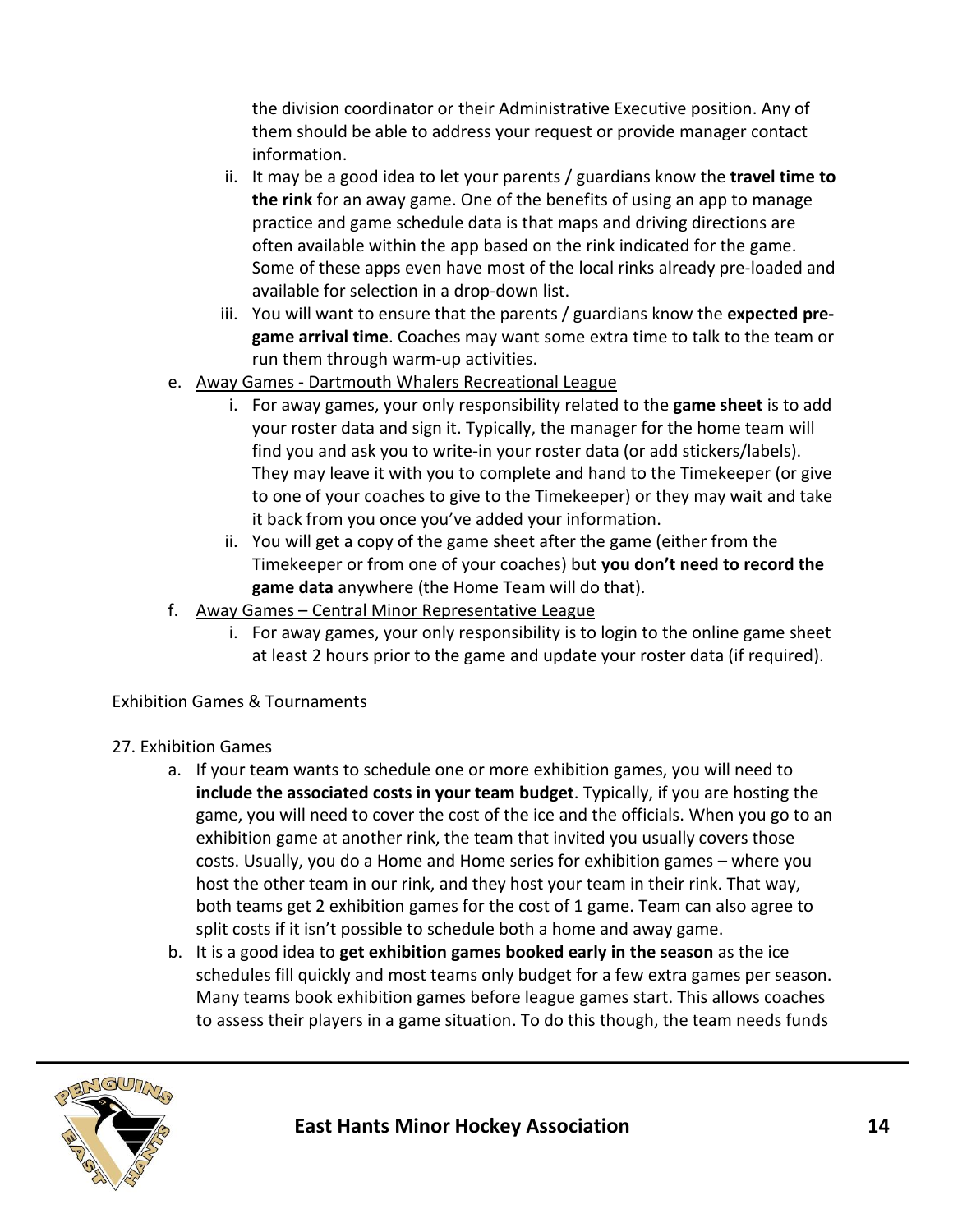right away (particularly if you are hosting the game). You will also need jerseys, so make sure you consider this when booking.

- c. While you can play exhibition games against teams within your league, it is often more fun (and a new learning opportunity) to **play teams from other leagues**.
- d. To **set-up exhibition games**, you can reach out to the managers, coaches or division coordinators of other teams in your division and at your level. The hockey associations in Nova Scotia are listed here: [https://hockeynovascotia.ca/about](https://hockeynovascotia.ca/about-us/member-associations/association-list)[us/member-associations/association-list;](https://hockeynovascotia.ca/about-us/member-associations/association-list) Look at the websites for associations that are within a reasonable travel distance and that have teams at the same division and level. Just send an email and ask if they'd be interested in arranging a game. Before making a commitment though, make sure you have the budget and can get ice time (if you will be hosting).
- e. There is no obligation to record exhibition game results on a league or association website, but you **will still need to use a game sheet** (paper or online) to track the game data. Instead of the league game ID, you will record the travel permit number on the game sheet. As with regular league games, the Home Team will be responsible to record the game results.
- f. Referees will submit the game sheets for exhibition games and any suspensions will carry over to all other games and seasonal play.
- 28. Travel Permits
	- a. When you participate in a game that is against a team that isn't in your league, you require a **travel permit**. Travel Permits ensure your event is insured, and in situations where you have suspended players, the games requiring a travel permit will only count against the suspension if the travel permit request is entered before the suspension occurs (even if the exhibition game was planned long before).
	- *b.* To request a travel permit, you need to be registered with Hockey Canada as part of the roster for your team. As the team manager, this shouldn't be an issue. **Travel permits are requested on the Hockey Canada Registry website**:

<https://register.hockeycanada.ca/home>.

Login, find yourself in the list, and click the 'View' link. On your account detail page, you will see a link that says 'Travel Permits'. This link takes you to the section of the website where you can request and track the travel permits for your team. *Please note in 2021 the Hockey Canada Registry is not yet set-up to issue travel permits. Travel permits can only be obtained by emailing Sarah Holman at Hockey Nova Scotia at [homans@hockeynovascotia.ca](mailto:homans@hockeynovascotia.ca) . In your email provide Sarah with both team names, head coaches and location of game. You will be automatically approved and will only received a reply email if there is an issue.*

c. **All travel permits are automatically pre-approved** and able to be used immediately with the number you are given once the permit is completed. Regional Directors on the Hockey Nova Scotia Minor Council review and approve or reject the permits. If

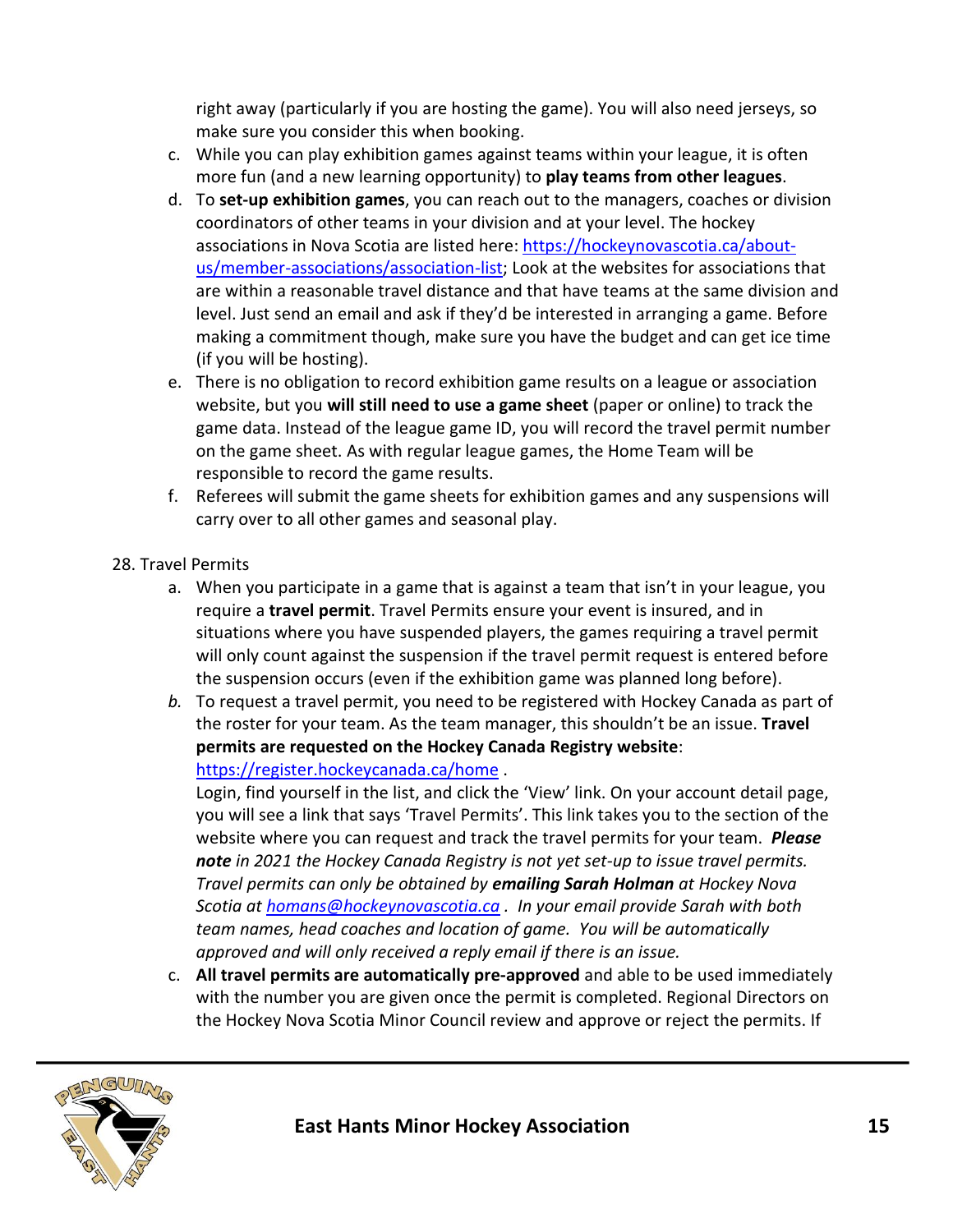your travel permit request is rejected, contact your Hockey Nova Scotia Regional Director to find out the reason that it was not approved. HNS Regional Directors are listed here:<https://hockeynovascotia.ca/contact/minor-council>

#### 29. Tournaments

- a. Many teams choose to attend one or more **tournaments** each season. Tournament spots can fill very quickly so it is a good idea to determine how many tournaments your team will participate in within the first couple of weeks of the season. Things to consider when booking tournaments include your team's game cap, your league game schedule, the cost of tournament participation, the ability / willingness of your parents/guardians and players to travel (and how far they deem reasonable), and whether you will be playing in a home tournament such as the EHMHA Ettinger Smith Tournament. Tournaments involve some special considerations, as follows:
- b. It's often more enjoyable to find tournaments where you'll play against teams that are outside of your league. You can **find tournaments** a few ways:
	- i. Simple internet search
	- ii. Hockey Nova Scotia's tournaments page: <https://hockeynovascotia.ca/admin-member/tournaments>
	- iii. Hockey New Brunswick's tournaments page: <https://www.hnb.ca/en/allcategories-en-gb/category-en-gb/tournaments>
	- iv. Hockey Prince Edward Island's tournaments page: <https://hockeypei.com/teams/tournaments/>
	- v. The websites for other associations in Nova Scotia [\(https://hockeynovascotia.ca/about-us/member-associations/association](https://hockeynovascotia.ca/about-us/member-associations/association-list)[list\)](https://hockeynovascotia.ca/about-us/member-associations/association-list), New Brunswick [\(https://www.hnb.ca/en/minor-hockey/links\)](https://www.hnb.ca/en/minor-hockey/links) or PEI [\(https://hockeypei.com/about-us/links/\)](https://hockeypei.com/about-us/links/); On each association website, look for an ad or menu option for a tournament that they host. You can also reach out to a member of their Executive to ask if they host a tournament.
- c. When you register for a tournament that requires an overnight stay, you should **book a block of hotel rooms for the team right away**. It's a good idea when you are discussing and selecting tournaments with your parents/guardians to confirm how many rooms will be required. Often, the tournament organizers will tell you about local hotels where they have arranged for a certain rate for attendees. Please note that the tournament organizers are not obligated to ensure there are sufficient hotel rooms for folks traveling a distance to participate.
	- i. At the hotel make sure that parents/guardians know that they are responsible for the behaviour of members of their party – including their players. That said, as the point of contact for your team issues may be raised to you. It's a good idea to **clarify hotel rules and share those with all members of your group** before arrival. Some coaches and managers book hotel meeting or lobby space to have a group meeting to review plans for the

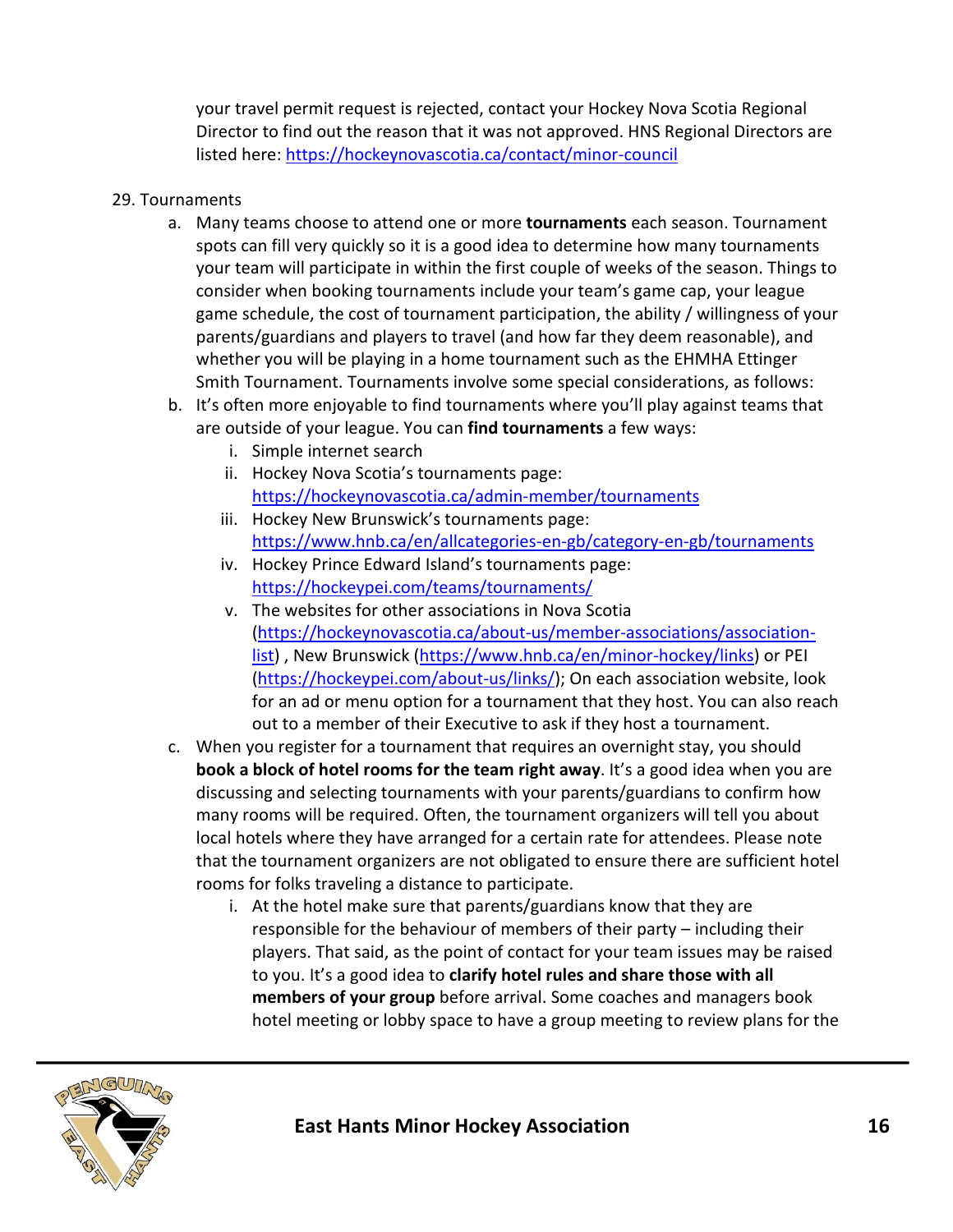event once everyone has arrived. Ensure that you know whether your coaches have rules for using the pool, eating meals together, bringing video games, etc. so that you can set appropriate expectations with your players and their parents/guardians.

- ii. You may be able to **book a meeting space for socializing at the hotel**. This can help to keep people and noise contained and reduce the chance of complaints from hotel staff and/or other guests.
- d. Apply for required **travel permits** as soon as you know the tournament dates.
	- i. Travel Permits **ensure your event is insured**, and in situations where you have suspended players, the games requiring a travel permit will only count against the suspension if the travel permit request is entered before the suspension occurs (even if the tournament game was planned long before).
	- ii. To request a travel permit, you need to be registered with Hockey Canada as part of the roster for your team. As the team manager, this shouldn't be an issue. **Travel permits are requested on the Hockey Canada eHockey website**:<https://ehockey.hockeycanada.ca/ehockey/account/login.aspx> Login, find yourself in the list, and click the 'View' link. On your account detail page, you will see a link that says 'Travel Permits'. This link takes you to the section of the website where you can request and track the travel permits for your team. *Please note in 2021 the Hockey Canada Registry is not yet set-up to issue travel permits. Travel permits can only be obtained by emailing Sarah Holman at Hockey Nova Scotia at [homans@hockeynovascotia.ca](mailto:homans@hockeynovascotia.ca) . In your email provide Sarah with both team names, head coaches and location of game. You will be automatically approved and will only received a reply email if there is an issue.*
	- iii. **All travel permits are automatically pre-approved** and able to be used immediately with the number you are given once the permit is completed. Regional Directors on the Hockey Nova Scotia Minor Council review and approve or reject the permits. If your travel permit request is rejected, contact your Hockey Nova Scotia Regional Director to find out the reason that it was not approved. HNS Regional Directors are listed here: <https://hockeynovascotia.ca/contact/minor-council>
- e. Coaches often plan a team meal as part of a tournament trip. Work with your coaches to select a location, agree on a time, and make a reservation. Some coaches select the meal in advance (or have limited options) so that the food preparation is quicker. If you go this route, please check with parents regarding dietary restrictions / allergies. You will also need to determine whether parents and siblings are invited to attend the meal and communicate all details to your parents/guardians.
- f. There is no obligation to record tournament game results on a league or association website and game sheets will be provided by the tournament organizer. You will need to provide your roster (player and coach) data and your travel permit number.

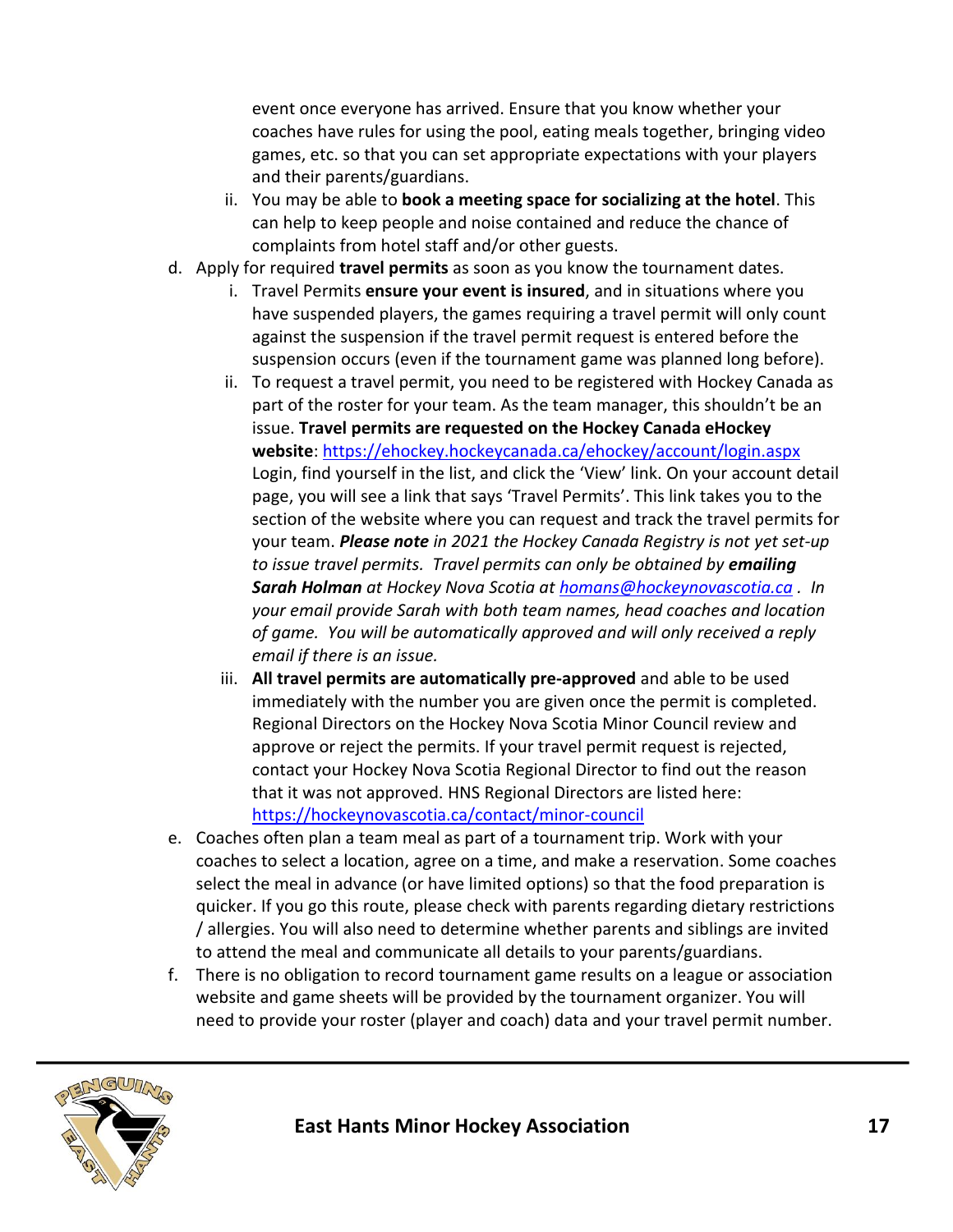g. For out of province tournaments you will need to submit games sheets to the regional director within 5 days of returning home. Even though you have 5 days to submit information, it is the coach's responsibility to abide by any suspensions given in the other province. Failure to abide by this will results in disciplinary action against the coach. *This is included in the Hockey Nova Scotia regulations 9.3. Any team playing out of province must send a copy of the game sheet to the Regional Director within five days upon the return of the team. There must be one game sheet for each game played.*

#### Development Opportunities

- 30. Hockey Nova Scotia has a **Development Weekend** every year in the fall (usually in November). This is a weekend where there are no league games scheduled so that associations can focus on player development. EHMHA and team coaches often arrange for extra training opportunities during that weekend, sometimes bringing in coaches from other leagues, associations, or divisions.
- 31. The EHMHA Goalie Coordinator often arranges for regular **goalie training sessions**. While a great opportunity for your goalie to get specialized and focussed training, they usually need shooters for these sessions as well so skaters may also benefit from these sessions. Watch the EHMHA website and Facebook page for information regarding these sessions and / or reach out to the Goalie Coordinator and pass this information along to your parents / guardians.
- 32. **Power skating and various hockey skills sessions** are often offered at the East Hants Sportsplex or other local rinks (Brookfield, Truro, RBC Centre). These sessions aren't part of EHMHA programming so there are participation costs and registration does not go through the EHMHA office or registrar. You may find information about these sessions on the EHMHA website or Facebook page, through posters/notices on bulletin boards at the rink, or on the websites for the individuals / organizations who hold these sessions. You don't need to find these opportunities for your players but if you find out about them its great to share the information – many parent/guardians, especially those new to hockey or not from this area, won't find out about them otherwise.

## Team Meetings & Activities

33. Coaches will often want to schedule at least a couple of **team meetings** each season. Some of them refer to them as 'Chalk Talk' sessions. The coach's room at the EH Sportplex is available for teams to use at no cost, but it is very busy so you should try to book it as soon as you know you have a meeting planned. The EH Sportsplex Board room and Todd Hunter room can be booked as well but there may be associated cost. Again, it is highly recommended that you book with the Sportsplex right away.